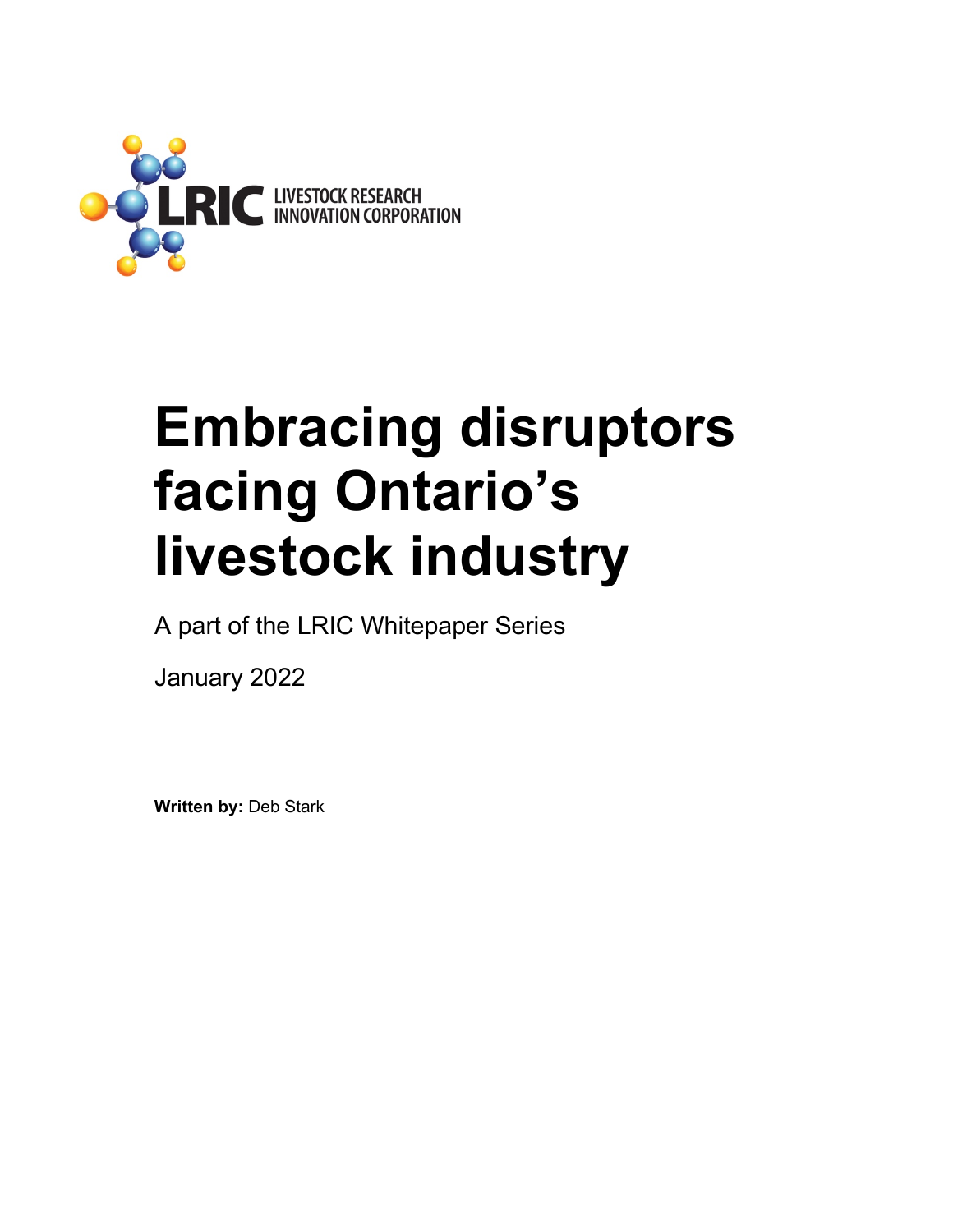

## **What is it?**

A disruptor can be defined as a shock to a system that causes fundamental shifts in how the system operates. These days, they seem to be all around us.

We can break disruptors into at least two categories. One type are natural disasters (e.g., disease outbreak, fire, flood). We view these through an emergency management framework. The emphasis is on managing our collective risk and the work is divided into 4 categories:

- Prevention/mitigation
- **Preparedness**
- Response
- Recovery

There is often a legislated role for government ie, to lead the response. Industry associations sit at the table and assist. Businesses essentially follow directions (evacuate, biosecurity etc.).

We see other types of disruptors through the lens of societal evolution and innovation. (e.g., animal welfare, cellular agriculture). These disrupters threaten some but provide great opportunity to others, including new players. Although government may have a role in smoothing the transition and setting new standards, there isn't the same expectation of collective action. Businesses who "get it" will thrive. Others will not.

We can think about these types of disruptors using an innovation framework:

- Define: What exactly is going on? Can this be an opportunity for my business?
- Discover: what are the potential responses?
- Develop: the prototype solution
- Demonstrate: test the model
- Repeat.

| <b>Type of Disruptor</b>       | Nature-based           | <b>Society/ Technology</b> |
|--------------------------------|------------------------|----------------------------|
| <b>Risk</b>                    | Collective             | Individual                 |
| Lens                           | Emergency management   | Innovation                 |
| Role of government             | Lead response          | Policy?                    |
| Role of industry organizations | Cooperative leadership | Strategic intelligence     |
| Role of business               | Comply                 | Compete                    |